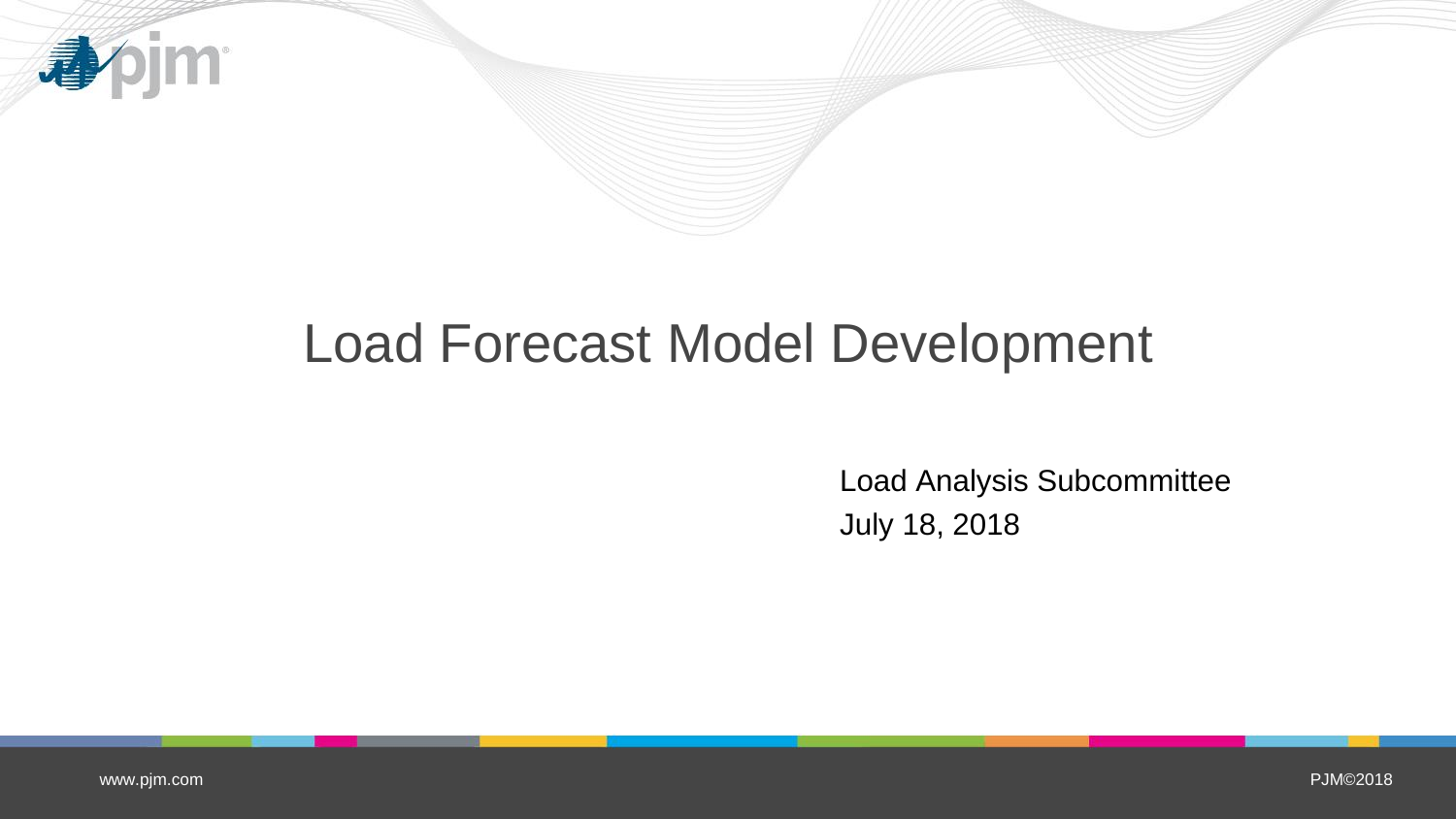



• This is the current status of ongoing model development. The results are not final and are only indicative of what potential impacts on the forecast might be.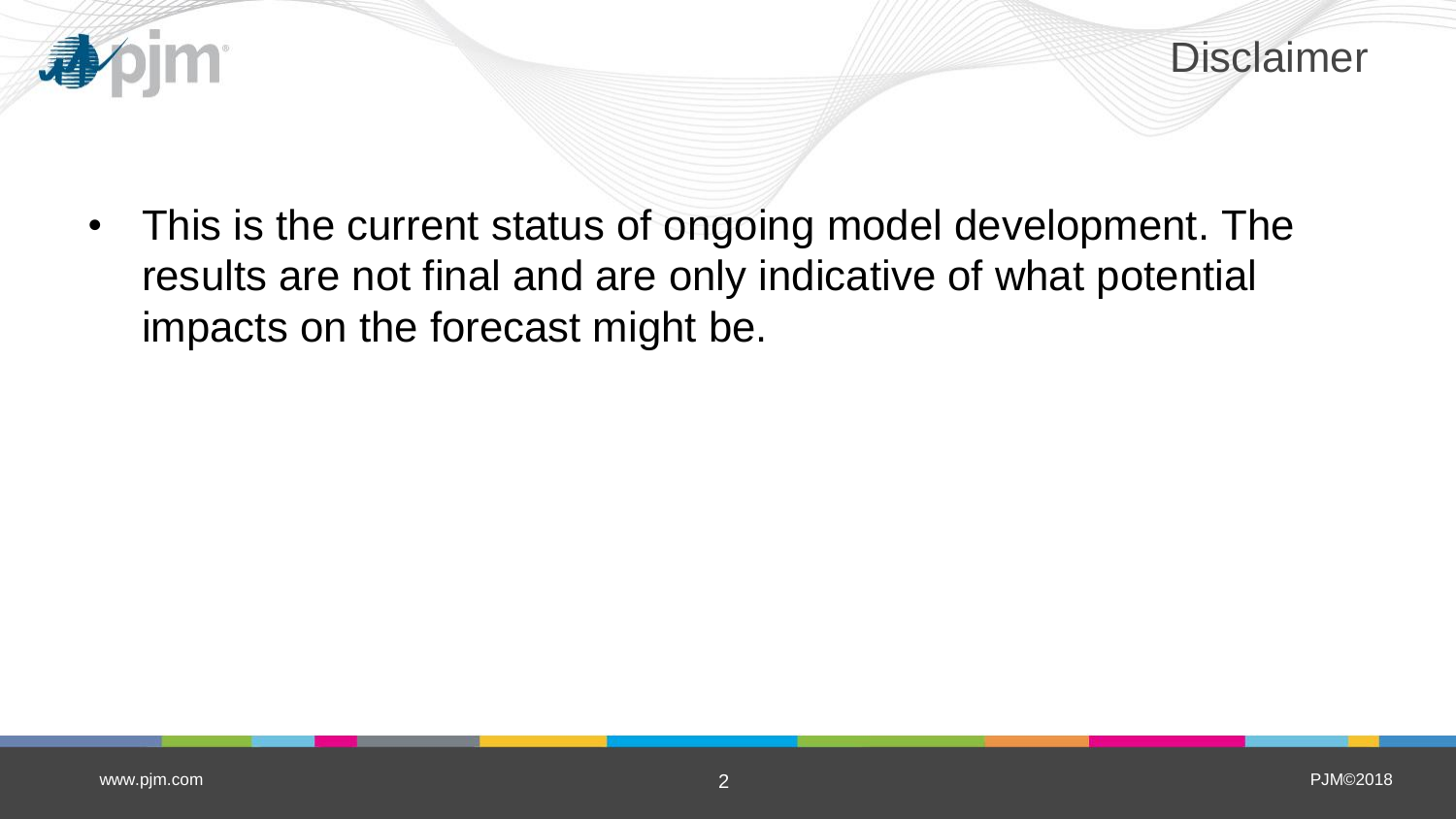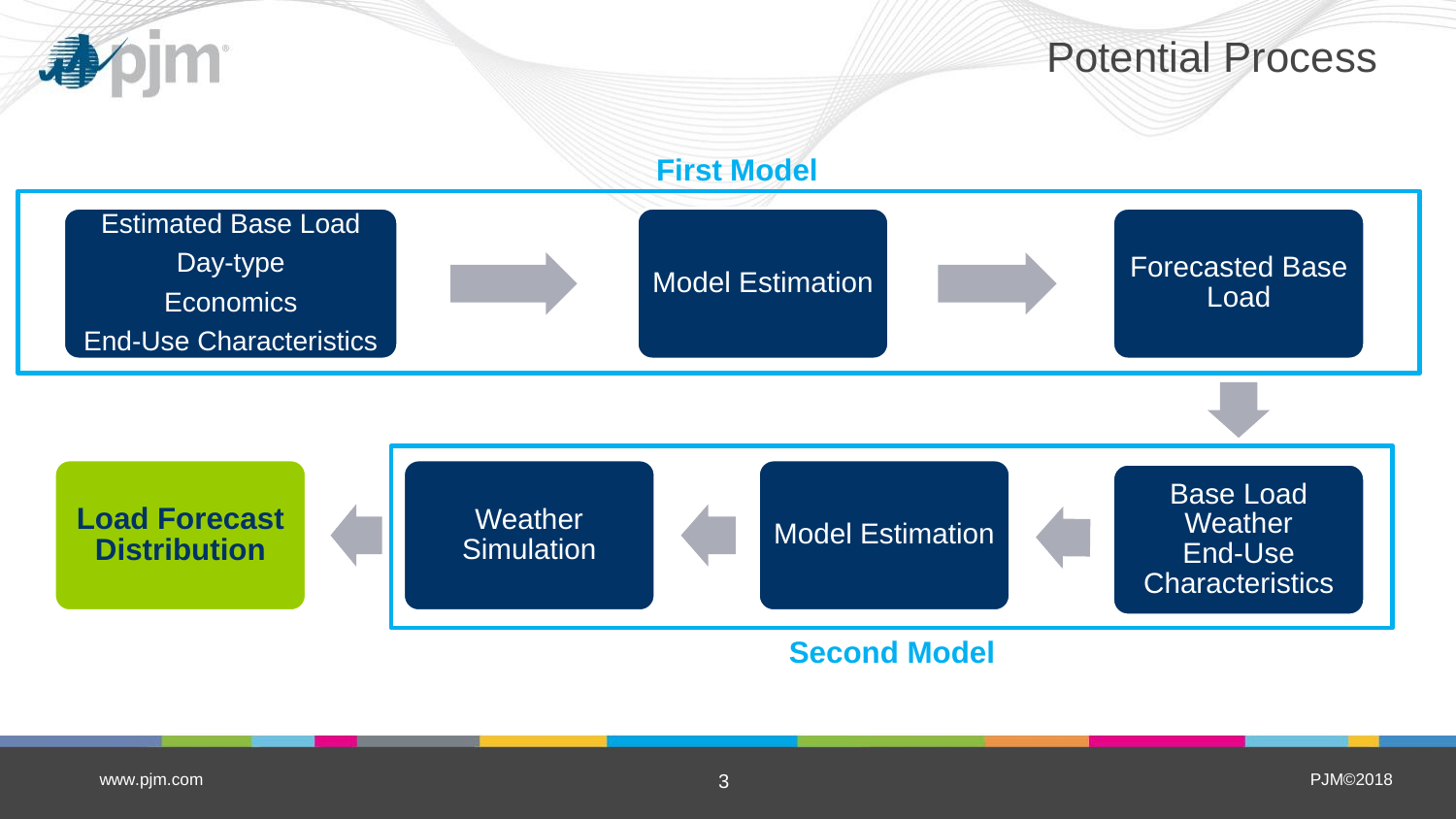

- The base forecast driver is a combination of forecasting customers and average usage. Both leveraged FERC Form 1 data.
	- For usage, we have switched to using the end-use variables as both the historical and the forecast values
		- There was concern as to whether it was possible to adequately control for weather variability in annual values
		- Process was needlessly complicated
		- This change doesn't have much of an effect
	- Customers variable will continue to leverage FERC Form 1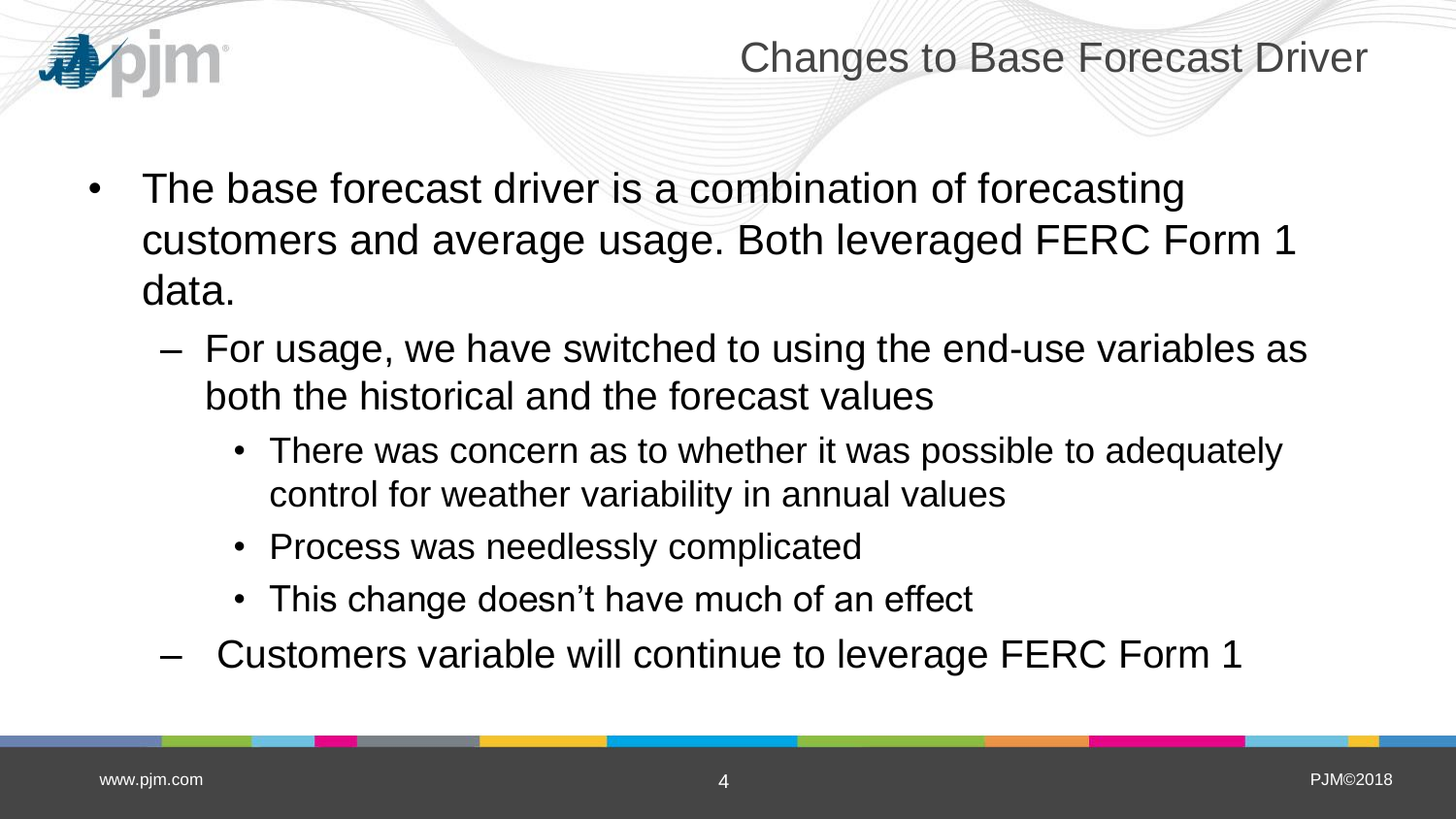

- Some base forecasts exhibited a disconnect between last "historical" year and first forecast year. We introduced an autoregressive (AR) term into the model.
	- Better reflects most recent observations
	- Seems to produce more reasonable base forecasts, both for RTO and for zones
		- Data spreadsheet with meeting materials has original and new base values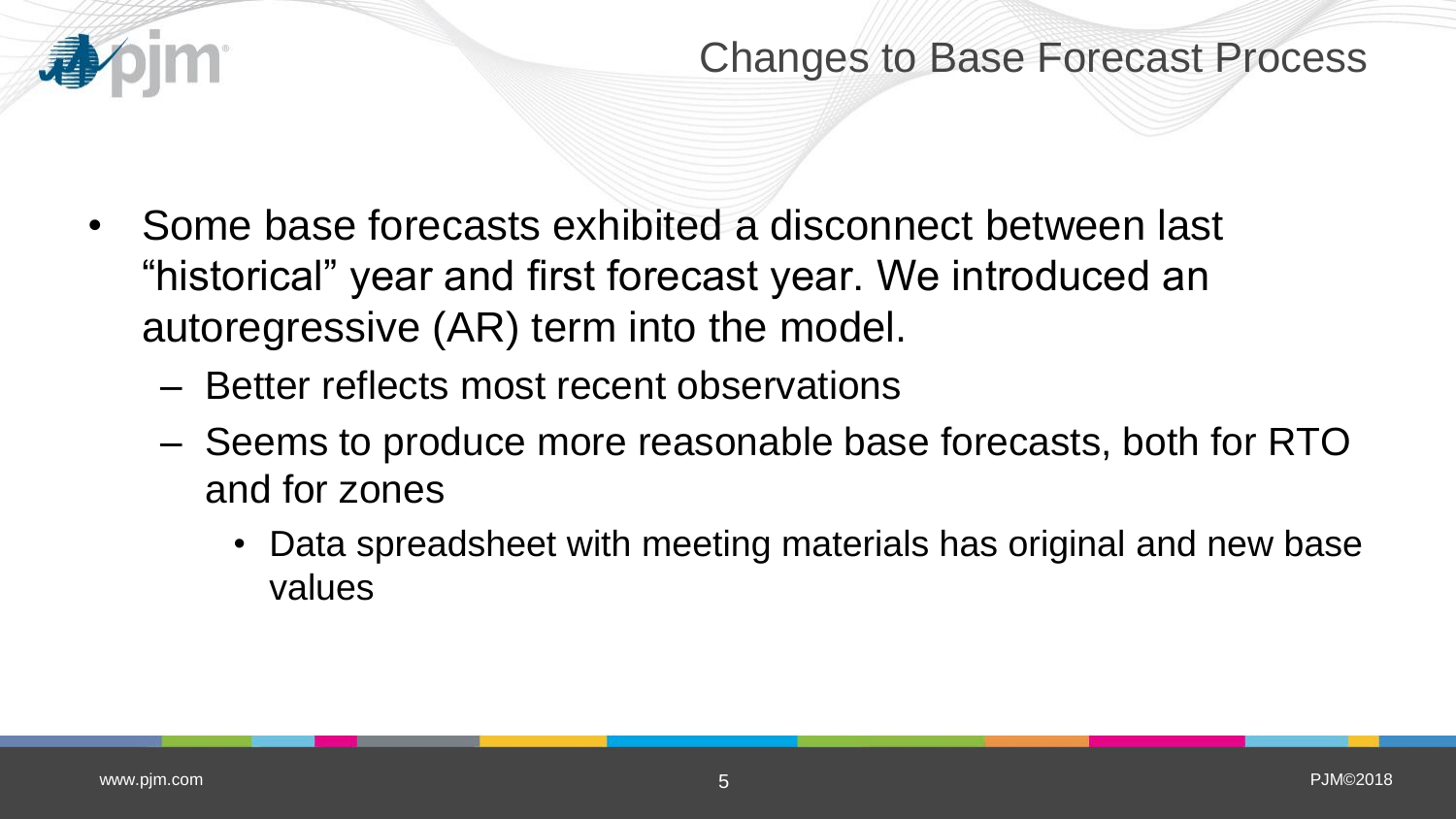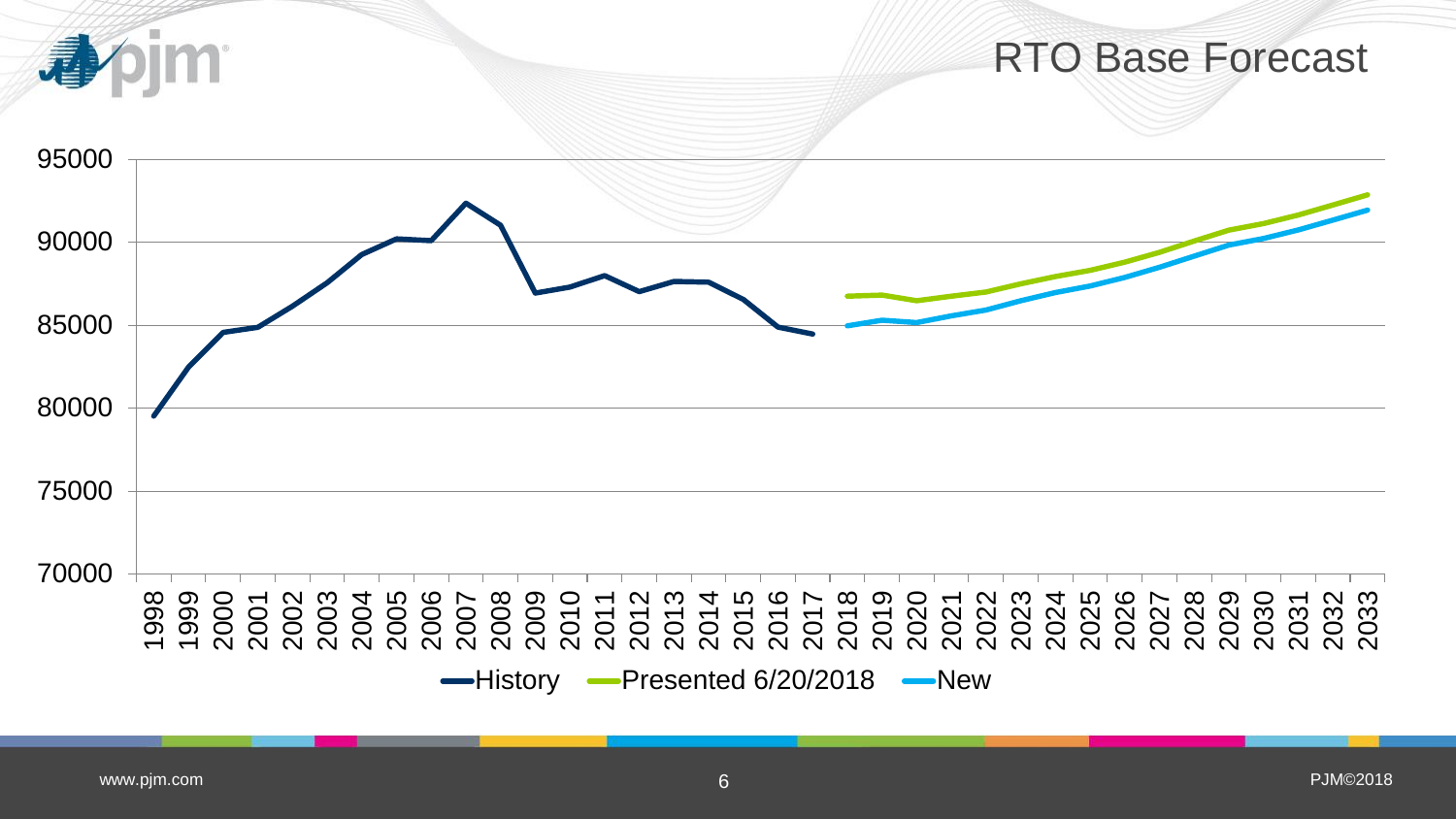

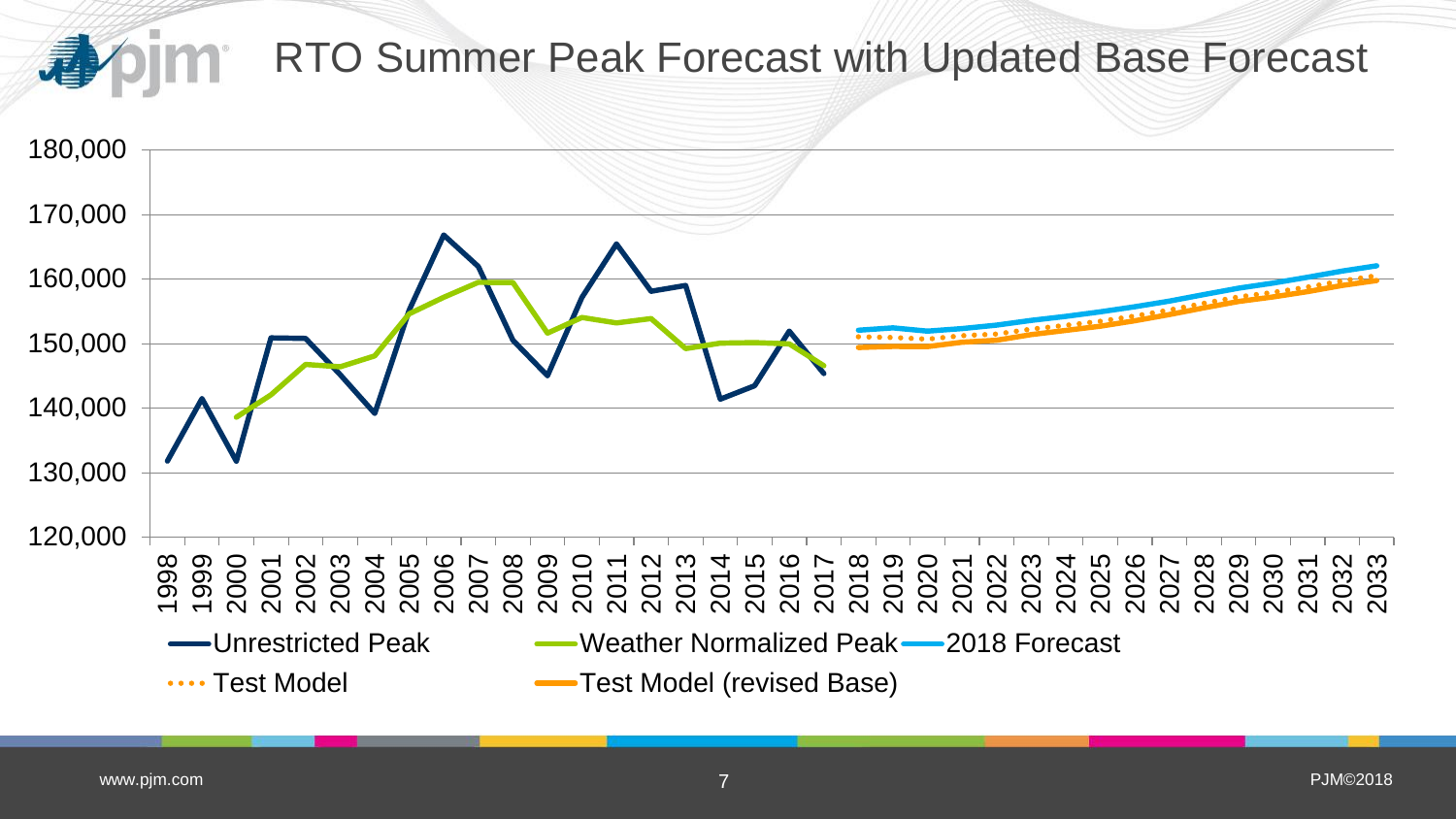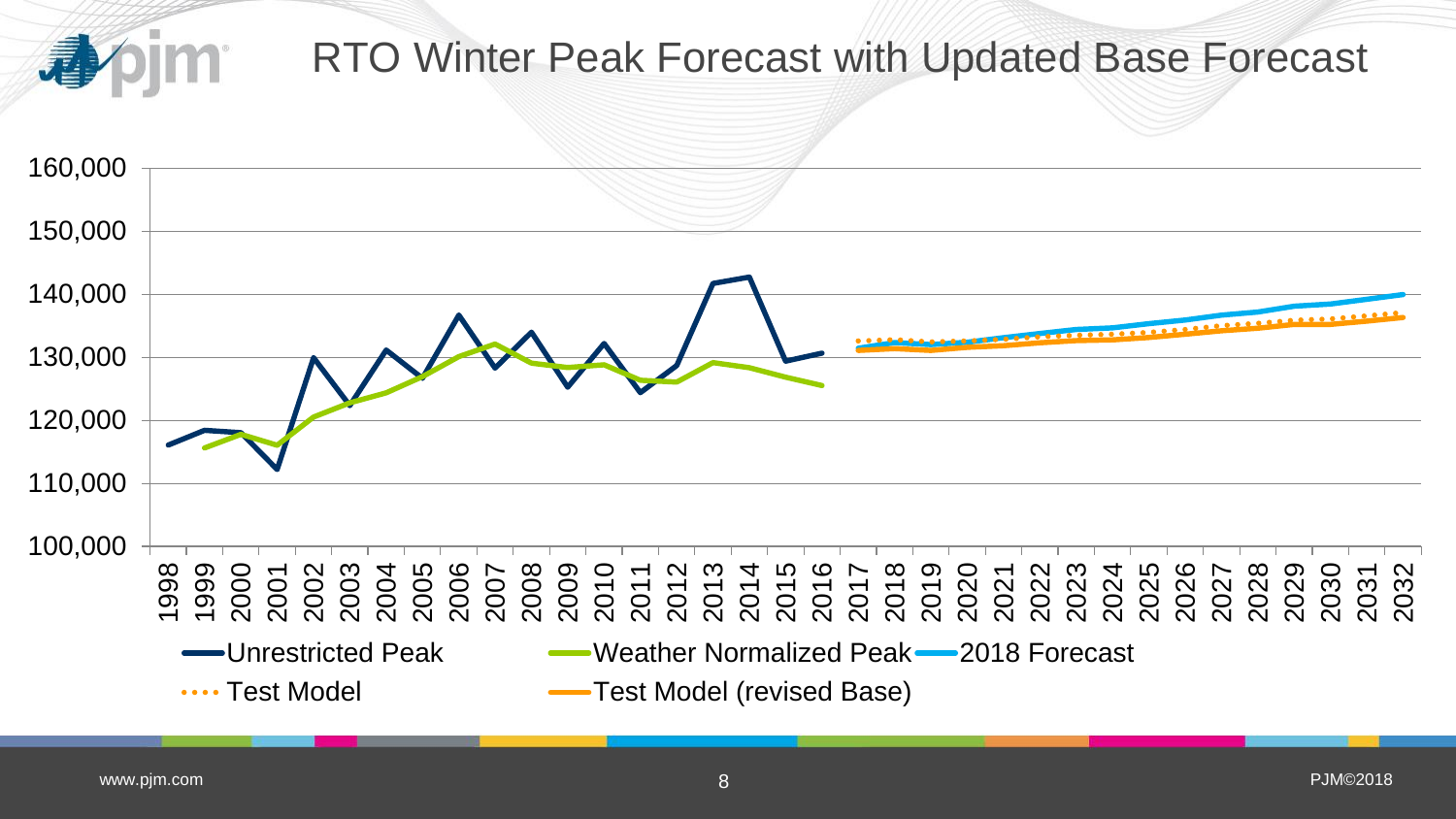

## Impact to Model Accuracy



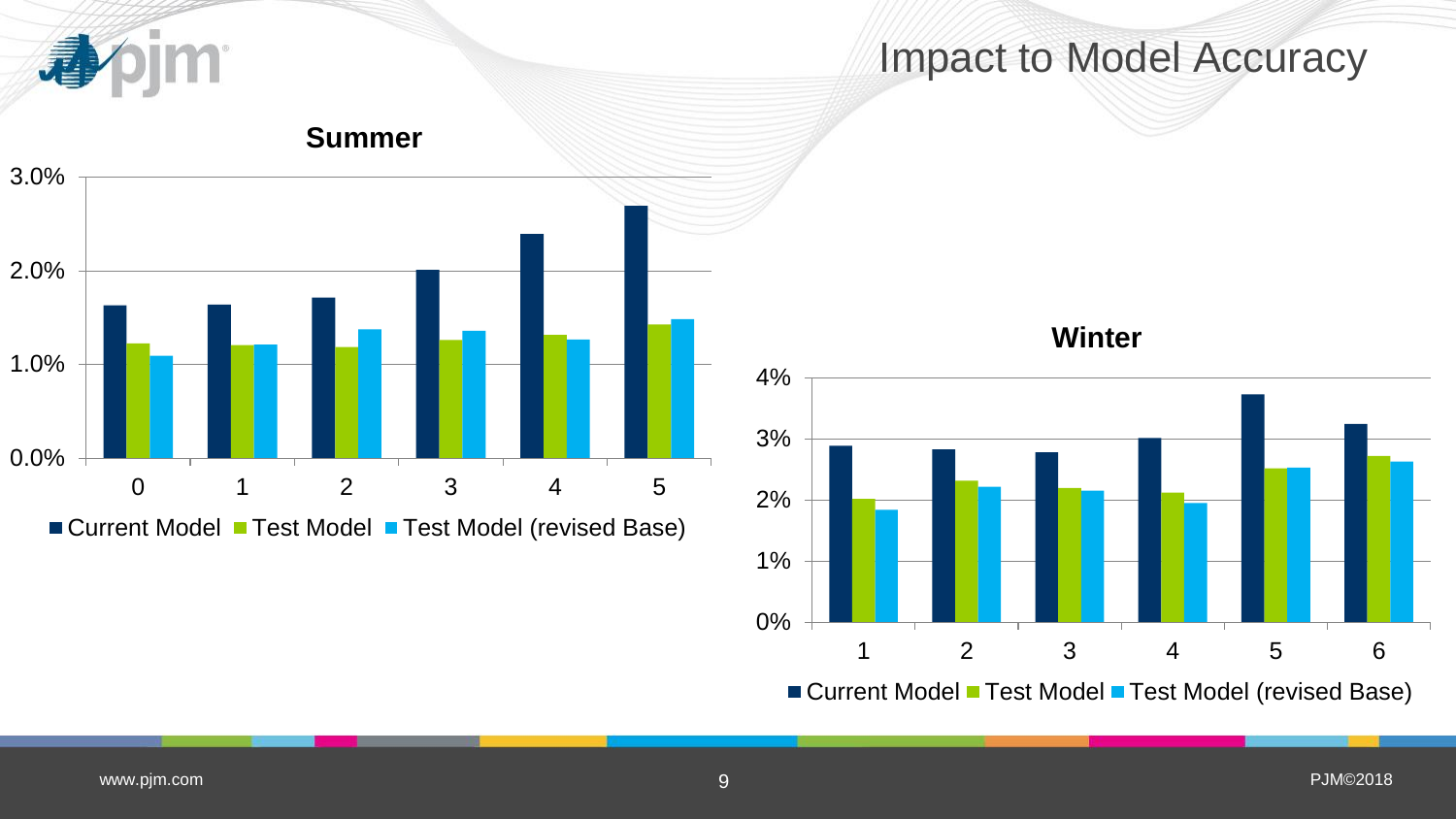

- Developed Non-Coincident Peak forecasts using the same methodology. Spreadsheet with meeting materials contains:
	- Coefficients
		- Model parameters from the "Second Model"
	- Residuals
		- Model Estimates and Residuals
	- Results
		- Official 2018 forecast and Test forecast results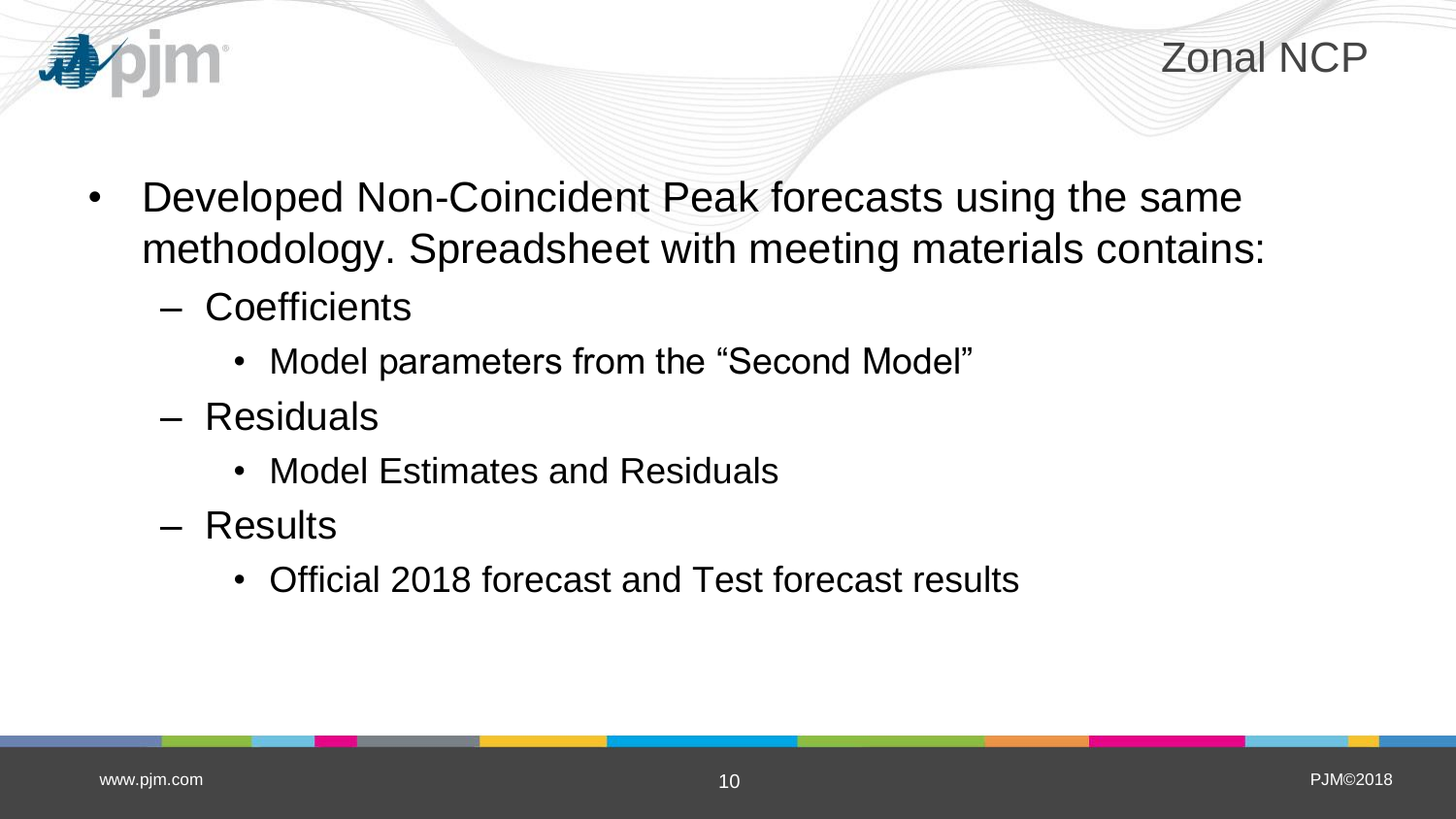

## Summer NCP Forecast Difference – 2021 Delivery Year